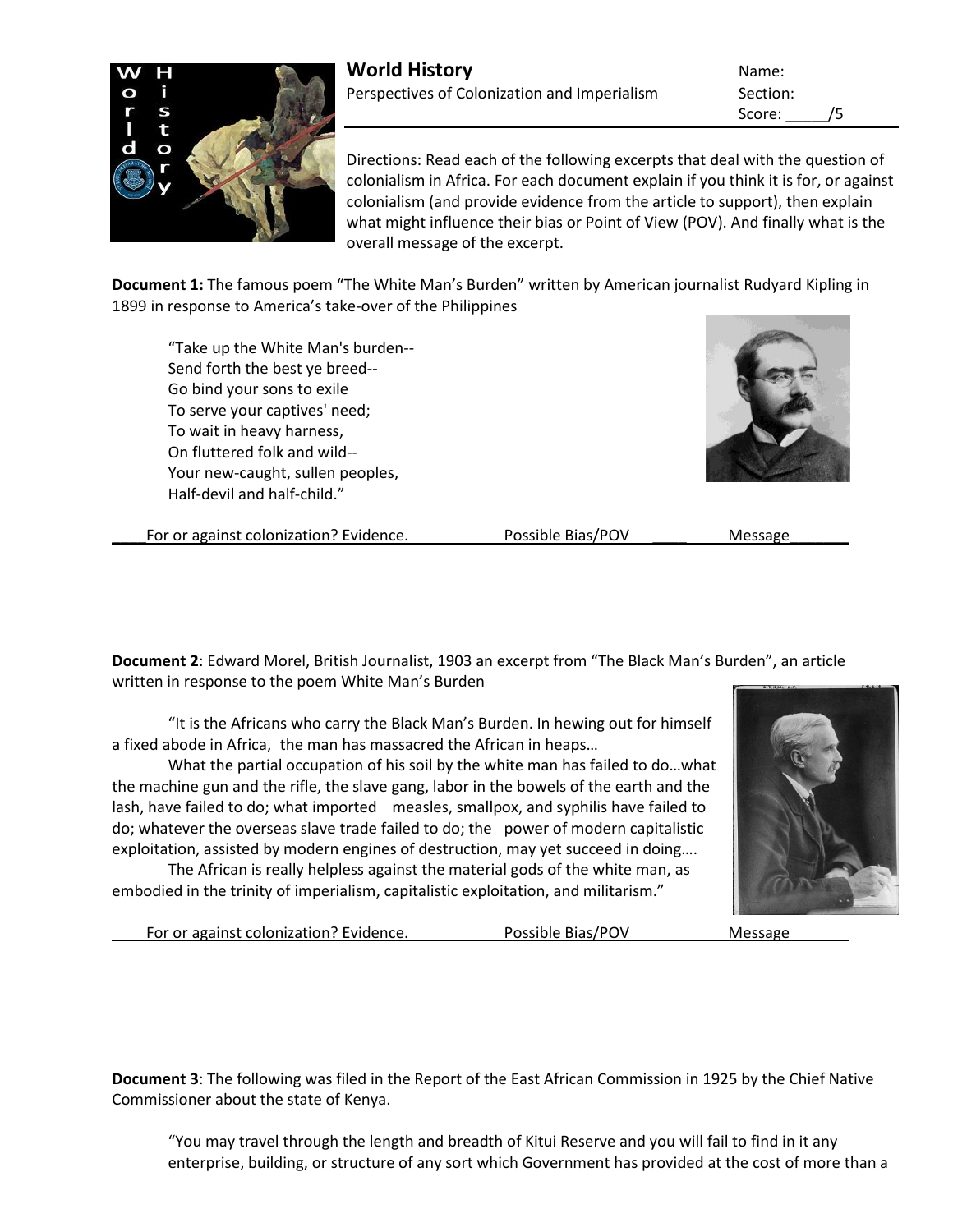few sovereigns for the direct benefit of the natives. The place was little better than a wilderness when I first knew it 25 years ago, and it remains a wilderness to-day as far as our efforts are concerned. If we left that district to-morrow the only permanent evidence of our occupation would be the buildings we have erected for the use of our tax-collecting staff.

For or against colonization? Evidence. Possible Bias/POV Message

**Document 4:** Kwame Nkrumah, the leader in the fight for Ghana's independence, described the movement with these words which were published in his autobiography that was published in 1957.

"Independence for the Gold Coast was my aim. It was a colony and I have always regarded colonialism as the policy by which a foreign power binds territories to herself by political ties, with the primary object of promoting her own economic advantage . . . Thus we have witnessed the greatest awakening ever seen on this earth of suppressed



and exploited peoples against the powers that have kept them in subjection. This, without a doubt, if the most significant happening of the twentieth century."

For or against colonization? Evidence. Possible Bias/POV Message

**Document 5:** This excerpt, from the "Declaration against Colonialism," was adopted by the United Nations in 1960.

"The General Assembly, Mindful of the determination proclaimed by the peoples of the world in the Charter of the United Nations to reaffirm faith in fundamental human rights, in the dignity and worth of the human person . . , Solemnly proclaims the necessity of bringing to a speedy and unconditional end colonialism in all its forms . . . And to this end Declares that:

The subjection of peoples to alien subjugation, domination and exploitation . . . is contrary to the Charter of the United Nations and is an impediment to the promotion of world peace and co-operation. All peoples have the right to self-determination; by virtue of that right they freely determine their political status and freely pursue their economic, social and cultural development."

For or against colonization? Evidence. Possible Bias/POV Message